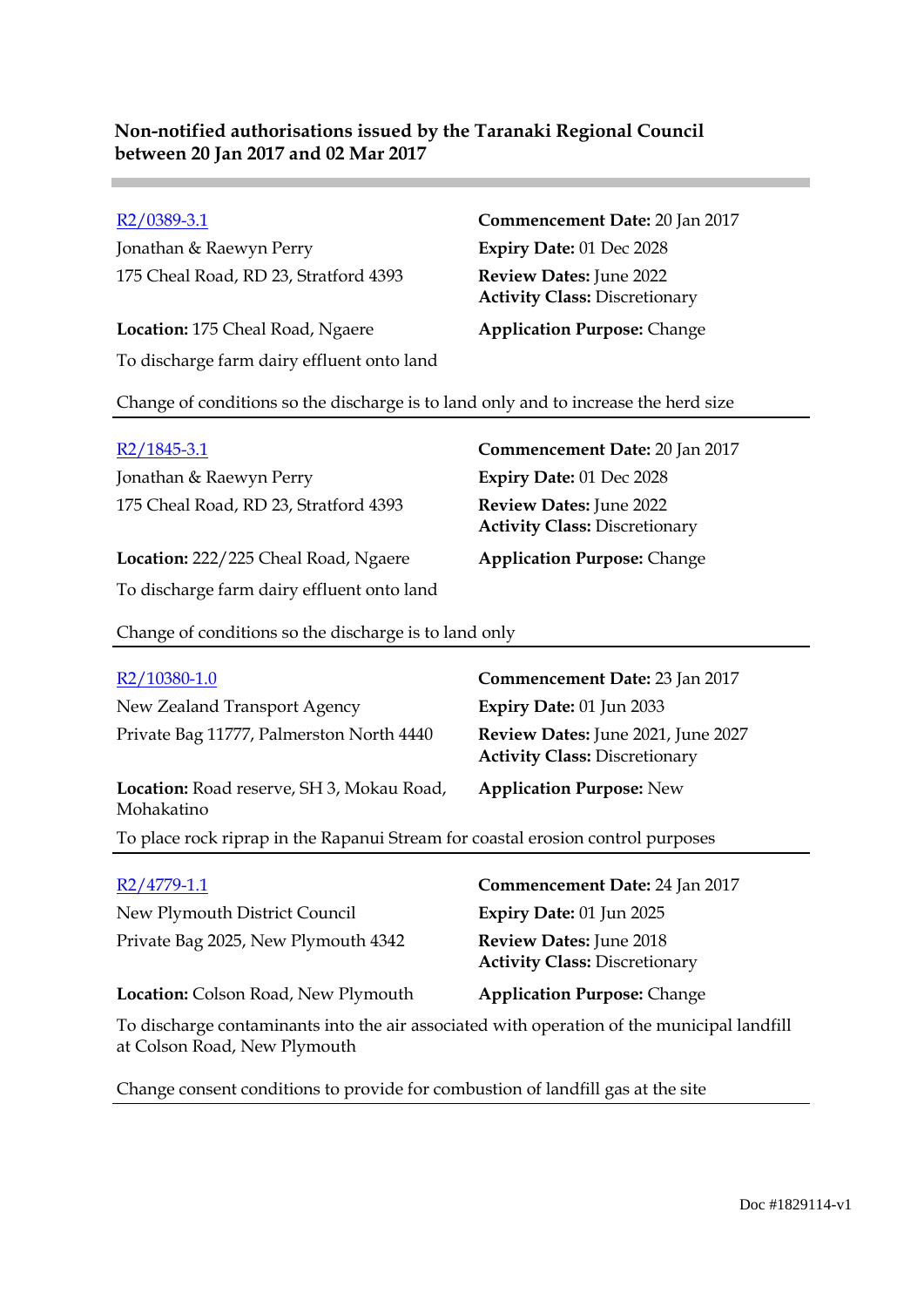| R <sub>2</sub> /10386-1.0                                     | Commencement Date: 25 Jan 2017                                                                                            |
|---------------------------------------------------------------|---------------------------------------------------------------------------------------------------------------------------|
| Hernly Farm Limited                                           | <b>Expiry Date:</b>                                                                                                       |
| $C$ /- W Thony, 655D State Highway 2, RD 4,<br>Whakatane 3194 | Review Dates: June 2021, June 2027,<br>June 2033, June 2039, June 2045, June 2051<br><b>Activity Class: Discretionary</b> |
| Location: 242 Lower Durham Road,<br>Inglewood                 | <b>Application Purpose: New</b>                                                                                           |

To drill and construct a groundwater bore for water supply purposes

| R2/7977-2.0                                                            | Commencement Date: 30 Jan 2017       |
|------------------------------------------------------------------------|--------------------------------------|
| Paritutu Developments Limited                                          | Expiry Date: $01$ Jun 2022           |
| 248 Junction Road, RD 1, New Plymouth 4371 Review Dates:               | <b>Activity Class: Discretionary</b> |
| Location: 22 Sycamore Grove, New Plymouth Application Purpose: Replace |                                      |

To discharge stormwater and sediment from earthworks associated with the development of a residential subdivision onto and into land

| R2/10387-1.0                                                                                                                   | Commencement Date: 08 Feb 2017                                             |
|--------------------------------------------------------------------------------------------------------------------------------|----------------------------------------------------------------------------|
| New Plymouth District Council                                                                                                  | <b>Expiry Date: 01 Jun 2033</b>                                            |
| Private Bag 2025, New Plymouth 4342                                                                                            | Review Dates: June 2021, June 2027<br><b>Activity Class: Discretionary</b> |
| Location: Road reserve, Lower Dudley Road,<br>Inglewood                                                                        | <b>Application Purpose: New</b>                                            |
| To install a culvert in an unnamed tributary of the Kurapete Stream, including the<br>associated disturbance of the stream bed |                                                                            |
|                                                                                                                                |                                                                            |

| $R2/2819-3.0$                              | Commencement Date: 08 Feb 2017                                                        |
|--------------------------------------------|---------------------------------------------------------------------------------------|
| Neil Buckthought Family Trust              | Expiry Date: 01 Dec 2041                                                              |
| 671 Eltham Road, RD 21, Stratford 4391     | Review Dates: June 2023, June 2029,<br>June 2035<br><b>Activity Class: Controlled</b> |
| Location: 922 Eltham Road, Kaponga         | <b>Application Purpose: Replace</b>                                                   |
| To discharge farm dairy effluent onto land |                                                                                       |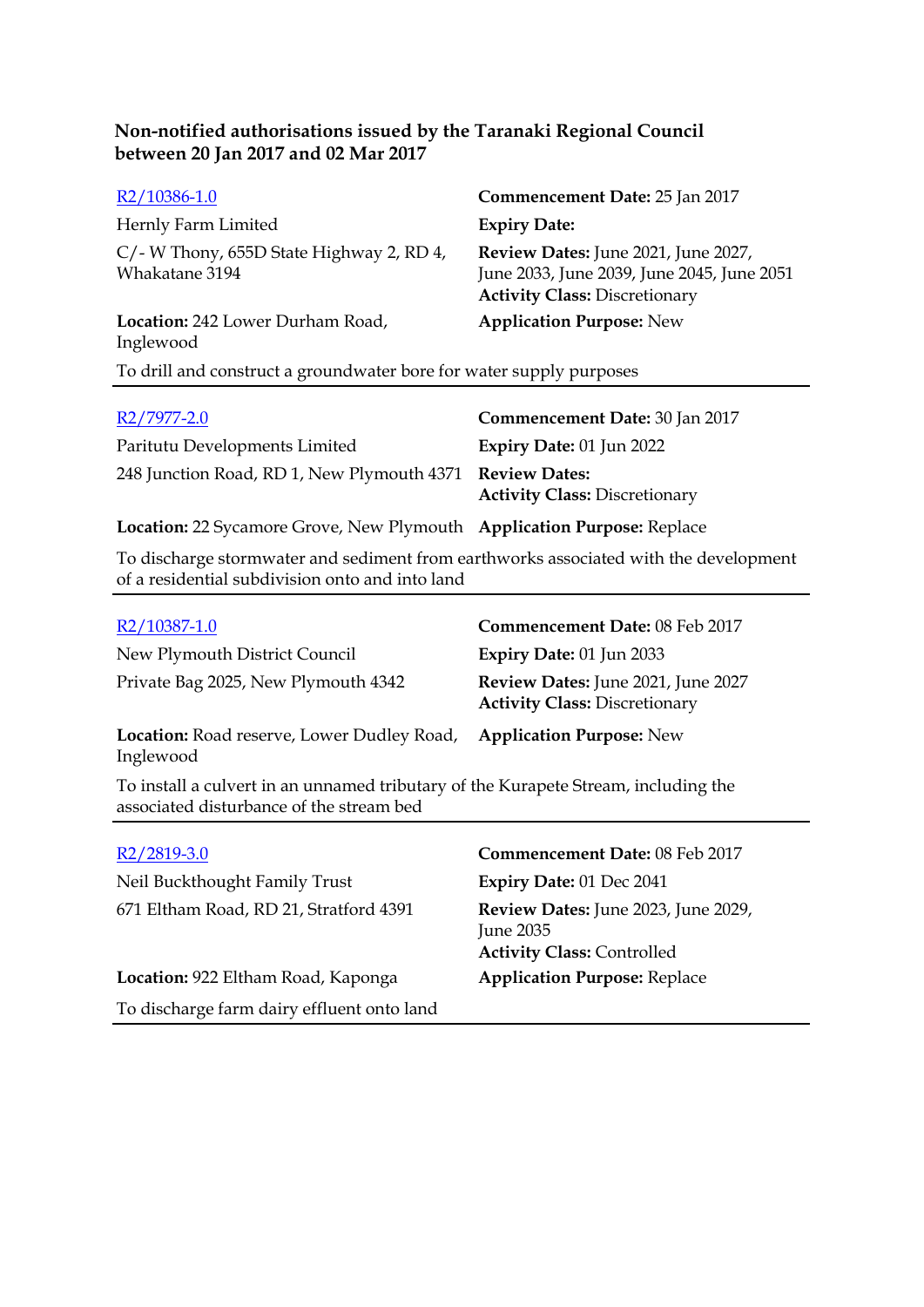| R2/10359-1.0                                                                            | Commencement Date: 08 Feb 2017                                             |
|-----------------------------------------------------------------------------------------|----------------------------------------------------------------------------|
| New Plymouth District Council                                                           | Expiry Date: 01 Jun 2035                                                   |
| Private Bag 2025, New Plymouth 4342                                                     | Review Dates: June 2023, June 2029<br><b>Activity Class: Discretionary</b> |
| Location: Hill Road, Egmont Village                                                     | <b>Application Purpose: New</b>                                            |
| To install a culvert in an unnamed tributary of the Mangawarawara Stream, including the |                                                                            |

associated realignment and disturbance of the stream bed

| $R2/0693-3.0$                                             | Commencement Date: 10 Feb 2017                                                               |
|-----------------------------------------------------------|----------------------------------------------------------------------------------------------|
| Denstur Farm Trust                                        | <b>Expiry Date: 01 Dec 2041</b>                                                              |
| RM & JP Pratt, 465 Rawhitiroa Road, RD 18,<br>Eltham 4398 | <b>Review Dates:</b> June 2023, June 2029,<br>June 2035<br><b>Activity Class: Controlled</b> |
| Location: 465 Rawhitiroa Road, Eltham                     | <b>Application Purpose: Replace</b>                                                          |

To discharge farm dairy effluent onto land, and until 1 June 2020 after treatment in an oxidation pond system and a constructed drain and wetland into an unnamed tributary of the Mangawhero Stream

| R2/1984-3.0                                             | <b>Commencement Date: 10 Feb 2017</b>                                                 |
|---------------------------------------------------------|---------------------------------------------------------------------------------------|
| CA Midgley Trust & Estate PJ Midgley                    | Expiry Date: 01 Dec 2041                                                              |
| 23 Montrose Place, Highlands Park, New<br>Plymouth 4312 | Review Dates: June 2023, June 2029,<br>June 2035<br><b>Activity Class: Controlled</b> |
| <b>Location:</b> 1434 Skeet Road, Manaia                | <b>Application Purpose: Replace</b>                                                   |
| To discharge farm dairy effluent onto land              |                                                                                       |
|                                                         |                                                                                       |
| R2/1978-3.0                                             | Commencement Date: 10 Feb 2017                                                        |
| <b>JJ Kelly Family Trust</b>                            | Expiry Date: 01 Dec 2041                                                              |
| 46 Rama Road, RD 28, Hawera 4678                        | Review Dates: June 2023, June 2029,<br>June 2035<br><b>Activity Class: Controlled</b> |
| Location: 46 Rama Road, Manaia                          | <b>Application Purpose: Replace</b>                                                   |
| To discharge farm dairy effluent onto land              |                                                                                       |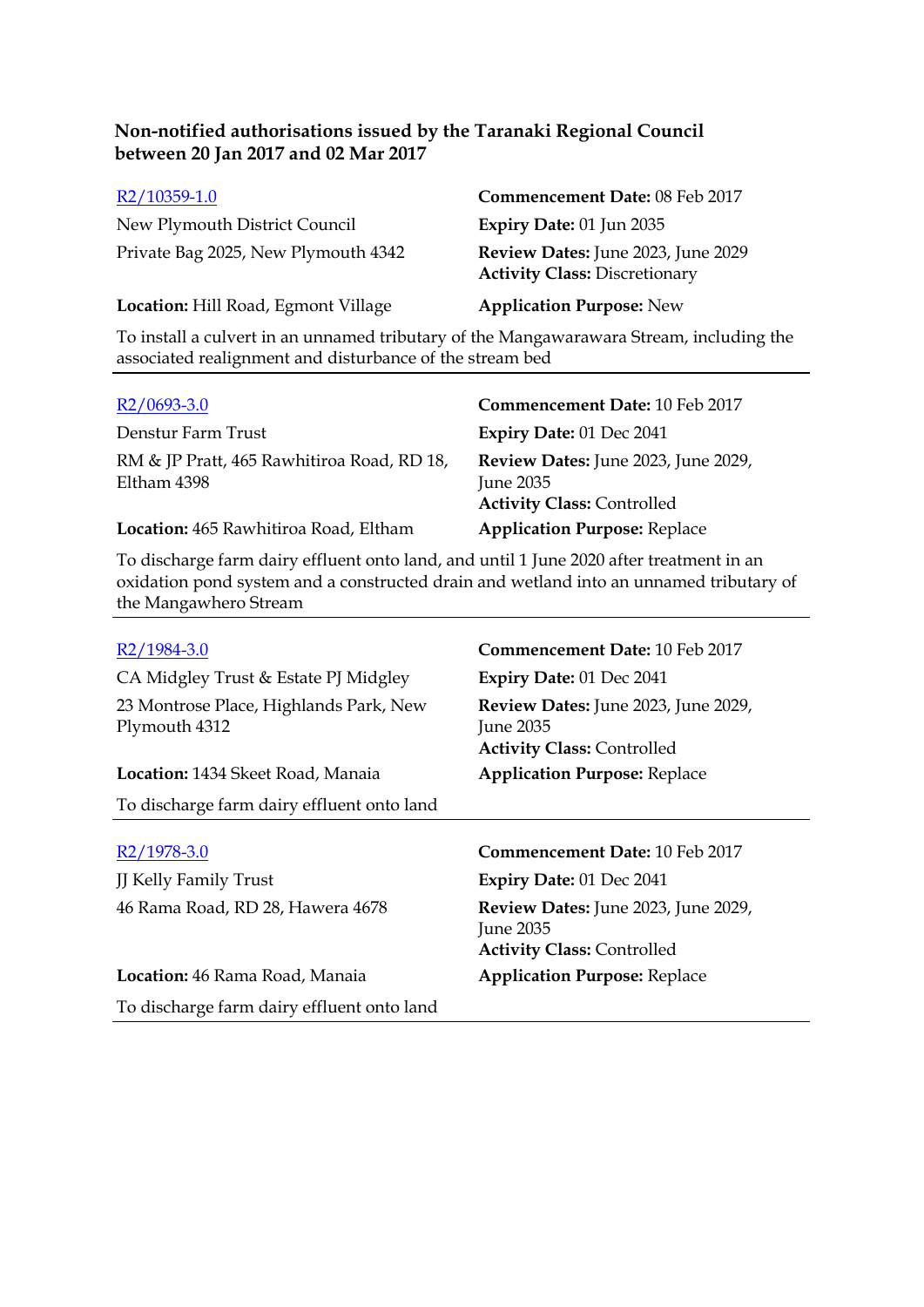| R2/10388-1.0                                                                                                             | Commencement Date: 14 Feb 2017                                          |
|--------------------------------------------------------------------------------------------------------------------------|-------------------------------------------------------------------------|
| Greymouth Petroleum Turangi Limited                                                                                      | <b>Expiry Date: 01 Jun 2033</b>                                         |
| PO Box 3394, Fitzroy, New Plymouth 4341                                                                                  | Review Dates: June 2021, June 2027<br><b>Activity Class: Controlled</b> |
| Location: Turangi-H wellsite, Epiha Road<br>Lower, Motunui (Property owner: Gillingham<br>Downs Trustee Company Limited) | <b>Application Purpose: New</b>                                         |

To discharge contaminants to air from hydrocarbon exploration at the Turangi-H wellsite, including combustion involving flaring or incineration of petroleum recovered from natural deposits, in association with well development or redevelopment and testing or enhancement of well head production flows

Greymouth Petroleum Turangi Limited **Expiry Date:** 01 Jun 2033 PO Box 3394, Fitzroy, New Plymouth 4341 **Review Dates:** June 2021, June 2027

**Location:** Turangi-H wellsite, Epiha Road Lower, Motunui (Property owner: Gillingham Downs Trustee Company Limited)

### R2/10389-1.0 **Commencement Date:** 14 Feb 2017

**Activity Class:** Restricted discretionary

**Application Purpose:** New

To discharge emissions to air associated with hydrocarbon producing wells at the Turangi-H wellsite

| R <sub>2</sub> /10390-1.0                                                                                                | Commencement Date: 14 Feb 2017                                             |
|--------------------------------------------------------------------------------------------------------------------------|----------------------------------------------------------------------------|
| Greymouth Petroleum Turangi Limited                                                                                      | Expiry Date: 01 Jun 2033                                                   |
| PO Box 3394, Fitzroy, New Plymouth 4341                                                                                  | Review Dates: June 2021, June 2027<br><b>Activity Class: Discretionary</b> |
| Location: Turangi-H wellsite, Epiha Road<br>Lower, Motunui (Property owner: Gillingham<br>Downs Trustee Company Limited) | <b>Application Purpose: New</b>                                            |
| To discharge treated stormwater from hydrocarbon exploration and production operations                                   |                                                                            |

at the Turangi-H wellsite onto land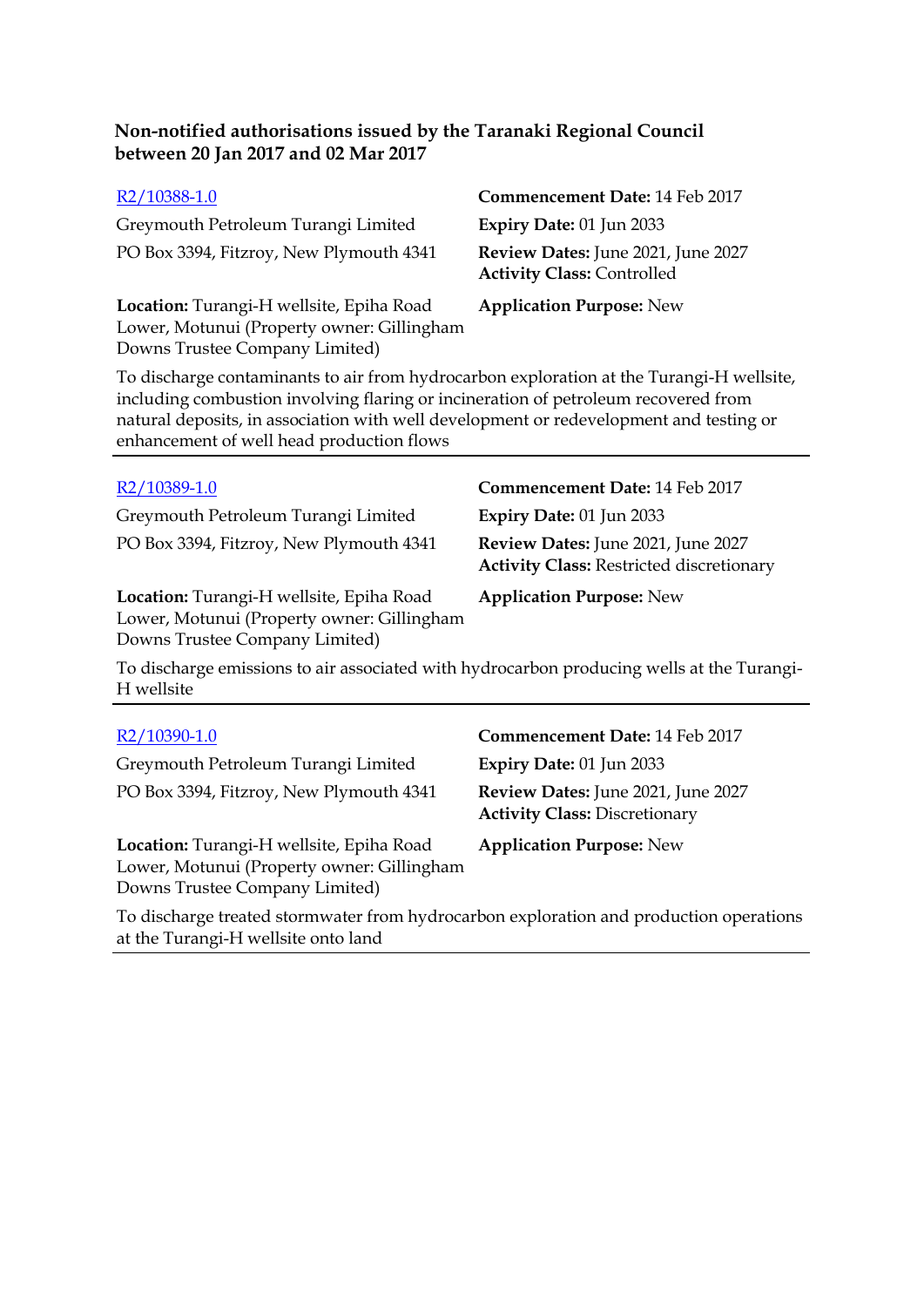| R2/10391-1.0                                                                                                                    | Commencement Date: 14 Feb 2017                                          |
|---------------------------------------------------------------------------------------------------------------------------------|-------------------------------------------------------------------------|
| Greymouth Petroleum Turangi Limited                                                                                             | Expiry Date: 01 Jun 2033                                                |
| PO Box 3394, Fitzroy, New Plymouth 4341                                                                                         | Review Dates: June 2021, June 2027<br><b>Activity Class: Controlled</b> |
| Location: Turangi-H wellsite, Epiha Road<br>Lower, Motunui (Property owner: Gillingham<br>Downs Trustee Company Limited)        | <b>Application Purpose: New</b>                                         |
| To take groundwater, as 'produced water', during hydrocarbon exploration and<br>production activities at the Turangi-H wellsite |                                                                         |
| $R2/10393-10$                                                                                                                   | Commencement Date: 15 Feb 2017                                          |

| R2/10393-1.0                                                                                                             | Commencement Date: 15 Feb 2017                                             |
|--------------------------------------------------------------------------------------------------------------------------|----------------------------------------------------------------------------|
| Greymouth Petroleum Turangi Limited                                                                                      | Expiry Date: 01 Jun 2033                                                   |
| PO Box 3394, Fitzroy, New Plymouth 4341                                                                                  | <b>Review Dates:</b> June annually<br><b>Activity Class: Discretionary</b> |
| Location: Turangi-H wellsite, Epiha Road<br>Lower, Motunui (Property owner: Gillingham<br>Downs Trustee Company Limited) | <b>Application Purpose: New</b>                                            |

To discharge water based hydraulic fracturing fluids into land at depths greater than 3,300 mTVDss beneath the Turangi-H wellsite

| R2/10369-1.0                                                     | <b>Commencement Date: 15 Feb 2017</b>                                      |
|------------------------------------------------------------------|----------------------------------------------------------------------------|
| Inglewood Golf Club Inc                                          | Expiry Date: 01 Jun 2032                                                   |
| Secretary, PO Box 83, Inglewood 4347                             | Review Dates: June 2020, June 2026<br><b>Activity Class: Discretionary</b> |
| Location: 244 Lepper Road, Inglewood                             | <b>Application Purpose: New</b>                                            |
| To take and use groundwater for irrigation of golf course greens |                                                                            |
|                                                                  |                                                                            |

| R <sub>2</sub> /5997-1.3            | Commencement Date: 16 Feb 2017                                             |
|-------------------------------------|----------------------------------------------------------------------------|
| Shell Exploration NZ Limited        | <b>Expiry Date: 01 Jun 2033</b>                                            |
| Private Bag 2035, New Plymouth 4342 | Review Dates: June 2021, June 2027<br><b>Activity Class: Discretionary</b> |

**Location:** Pohokura Production Station, Lower **Application Purpose:** Change Otaraoa Road, Motunui, Waitara

To discharge treated stormwater from an Onshore Production Station to an existing stormwater control system, being a body of water commonly known as 'The Duck Pond' within the Manu Stream catchment

Change of consent conditions to increase the pH range in the discharge from 6.5-8.5 to 6.0-9.0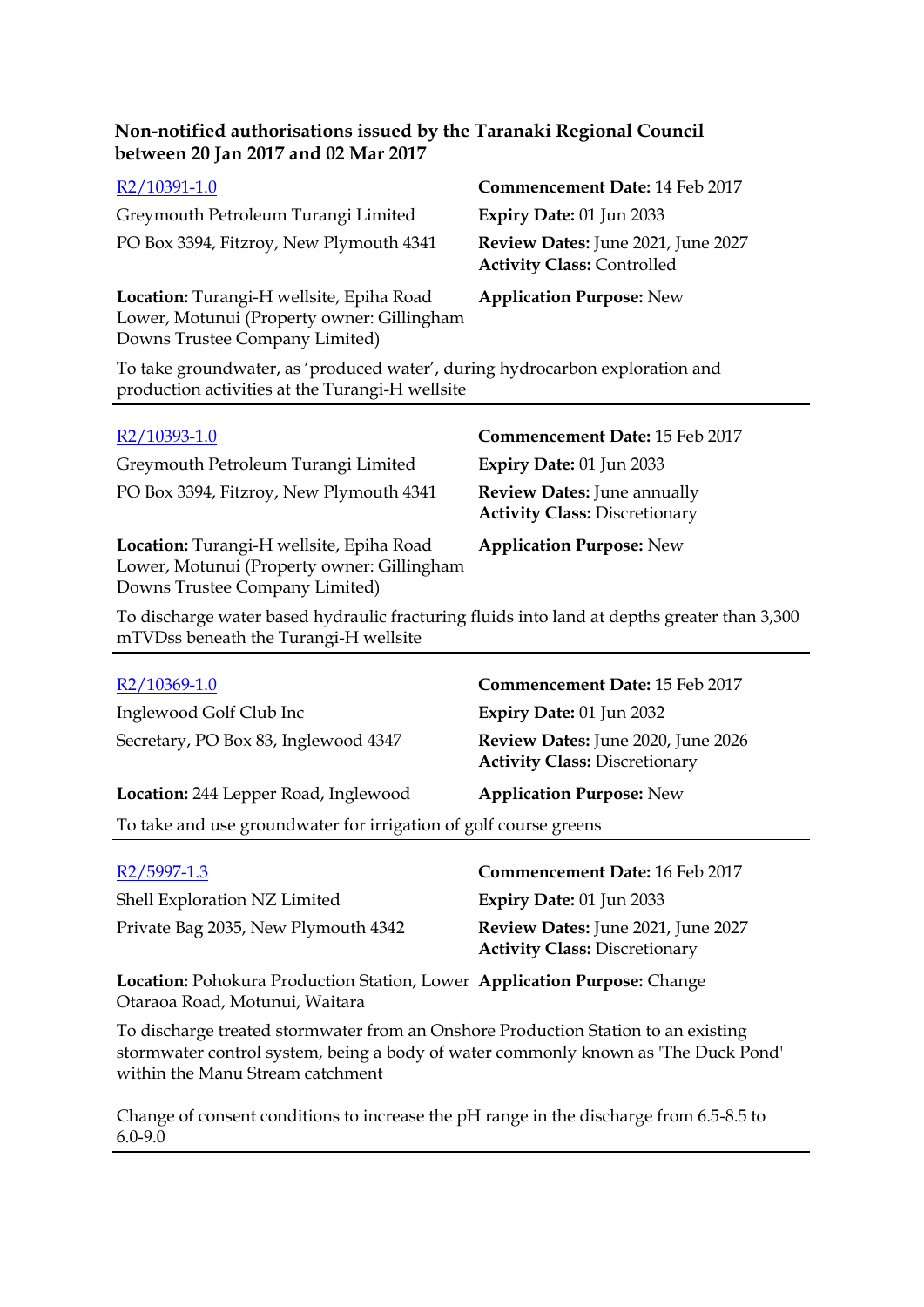| $R2/6269-1.2$                       | Commencement Date: 16 Feb 2017            |
|-------------------------------------|-------------------------------------------|
| Shell Exploration NZ Limited        | Expiry Date: $01$ Jun 2033                |
| Private Bag 2035, New Plymouth 4342 | <b>Review Dates:</b> June 2021, June 2027 |
|                                     | <b>Activity Class: Discretionary</b>      |

**Location:** Lower Otaraoa Road wellsite, Lower **Application Purpose:** Change Otaraoa Road, Motunui, Waitara

To discharge treated stormwater from hydrocarbon exploration and production operations at the Lower Otaraoa Road Wellsite to an existing stormwater control system, being a body of water commonly known as 'The Duck Pond' within the Manu Stream

Change of consent conditions to increase the pH range in the discharge from 6.5-8.5 to 6.0-9.0

| R2/10398-1.0                                        | Commencement Date: 22 Feb 2017                                             |
|-----------------------------------------------------|----------------------------------------------------------------------------|
| Estate of Margaret J Abbott                         | Expiry Date: 01 Jun 2035                                                   |
| C/- AH Benton, 1E Links Drive, New<br>Plymouth 4312 | Review Dates: June 2023, June 2029<br><b>Activity Class: Discretionary</b> |
| Location: 1352 Eltham Road, Kaponga                 | <b>Application Purpose: New</b>                                            |

To install a culvert in an unnamed tributary of Dunns Creek, including the associated realignment and disturbance of the stream bed

| R2/10399-1.0                                                                         | Commencement Date: 24 Feb 2017                                             |
|--------------------------------------------------------------------------------------|----------------------------------------------------------------------------|
| New Zealand Transport Agency                                                         | Expiry Date: 01 Jun 2031                                                   |
| Private Bag 11777, Palmerston North 4440                                             | Review Dates: June 2019, June 2025<br><b>Activity Class: Discretionary</b> |
| Location: 1730 South Road, Tataraimaka                                               | <b>Application Purpose: New</b>                                            |
| To undertake maintenance work on an existing erosion protection structure, including |                                                                            |

associated excavation, disturbance and temporary diversion of the stream bed in an unnamed tributary of the Timaru Stream

| $R2/10376-1.0$                                                                           | <b>Commencement Date: 24 Feb 2017</b>                                      |
|------------------------------------------------------------------------------------------|----------------------------------------------------------------------------|
| Willica Farms Limited                                                                    | Expiry Date: 01 Jun 2035                                                   |
| 781 Mangawhero Road, RD 29, Hawera 4679                                                  | Review Dates: June 2023, June 2029<br><b>Activity Class: Discretionary</b> |
| Location: 731/781 Mangawhero Road,<br>Riverlea                                           | <b>Application Purpose: New</b>                                            |
| To install piping in an unnamed tributary of the Mangawhero Stream, including associated |                                                                            |

To install piping in an unnamed tributary of the Mangawhero Stream, including associated stream bed disturbance and reclamation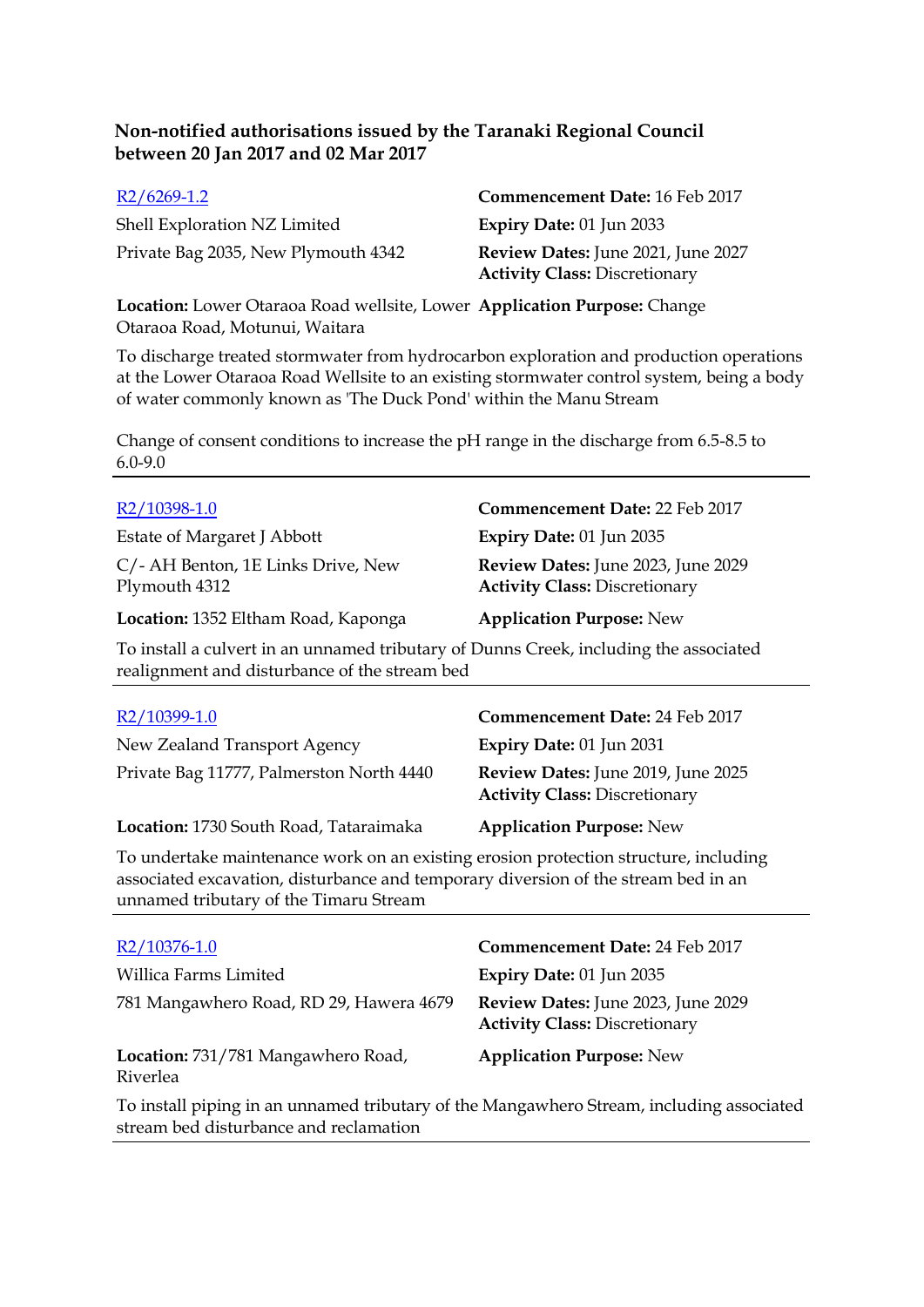| R2/10349-1.0                                                       | Commencement Date: 27 Feb 2017                                          |
|--------------------------------------------------------------------|-------------------------------------------------------------------------|
| New Zealand Managed Forests                                        | Expiry Date: 01 Jun 2027                                                |
| 33 Rogers Avenue, Eastern Beach, Auckland<br>2012                  | Review Dates: June 2020, June 2023<br><b>Activity Class: Controlled</b> |
| Location: 369 Puniwhakau Road, Puniwhakau Application Purpose: New |                                                                         |

To undertake vegetation disturbance activities and to discharge stormwater and sediment arising from soil disturbance activities associated with harvesting of forest, including roading and tracking into unnamed tributaries of the Puniwhakau Stream in the Puniwhakau forest

| $R2/10407-1.0$                                                     | Commencement Date: 27 Feb 2017                                          |
|--------------------------------------------------------------------|-------------------------------------------------------------------------|
| New Zealand Managed Forests                                        | Expiry Date: 01 Jun 2027                                                |
| 33 Rogers Avenue, Eastern Beach, Auckland<br>2012                  | Review Dates: June 2020, June 2023<br><b>Activity Class: Controlled</b> |
| Location: 972 Puniwhakau Road, Puniwhakau Application Purpose: New |                                                                         |

To undertake vegetation disturbance activities and to discharge stormwater and sediment arising from soil disturbance activities associated with harvesting of forest, including roading and tracking into unnamed tributaries of the Puniwhakau Stream in the Egmont forest

| R2/10370-1.0                                                          | Commencement Date: 27 Feb 2017       |
|-----------------------------------------------------------------------|--------------------------------------|
| South Taranaki District Council                                       | Expiry Date: 01 Jun 2035             |
| Chief Executive, Private Bag 902, Hawera 4640 Review Dates: June 2020 | <b>Activity Class: Discretionary</b> |
| Location: 791 Rowan Road, Manaia                                      | <b>Application Purpose: New</b>      |
| To take and use groundwater for Waimate West water supply purposes    |                                      |
| R2/1026311                                                            | Commoncement Date: 28 Ech 2017       |

| $R2/10263-1.1$                                                                                          | <b>Commencement Date: 28 Feb 2017</b>                                      |
|---------------------------------------------------------------------------------------------------------|----------------------------------------------------------------------------|
| Petrochem Limited                                                                                       | <b>Expiry Date: 01 Jun 2033</b>                                            |
| PO Box 3394, New Plymouth 4341                                                                          | Review Dates: June 2021, June 2027<br><b>Activity Class: Discretionary</b> |
| Location: Kowhai-D wellsite to Kowhai-A<br>Production Station, 17 Manganui Road,<br><b>Everett Park</b> | <b>Application Purpose: Change</b>                                         |

To install and use pipelines for hydrocarbon conveyance purposes under the bed of the Waitara River, including erosion protection structures and associated stream bed disturbance

Change of consent conditions to extend the date of instream works